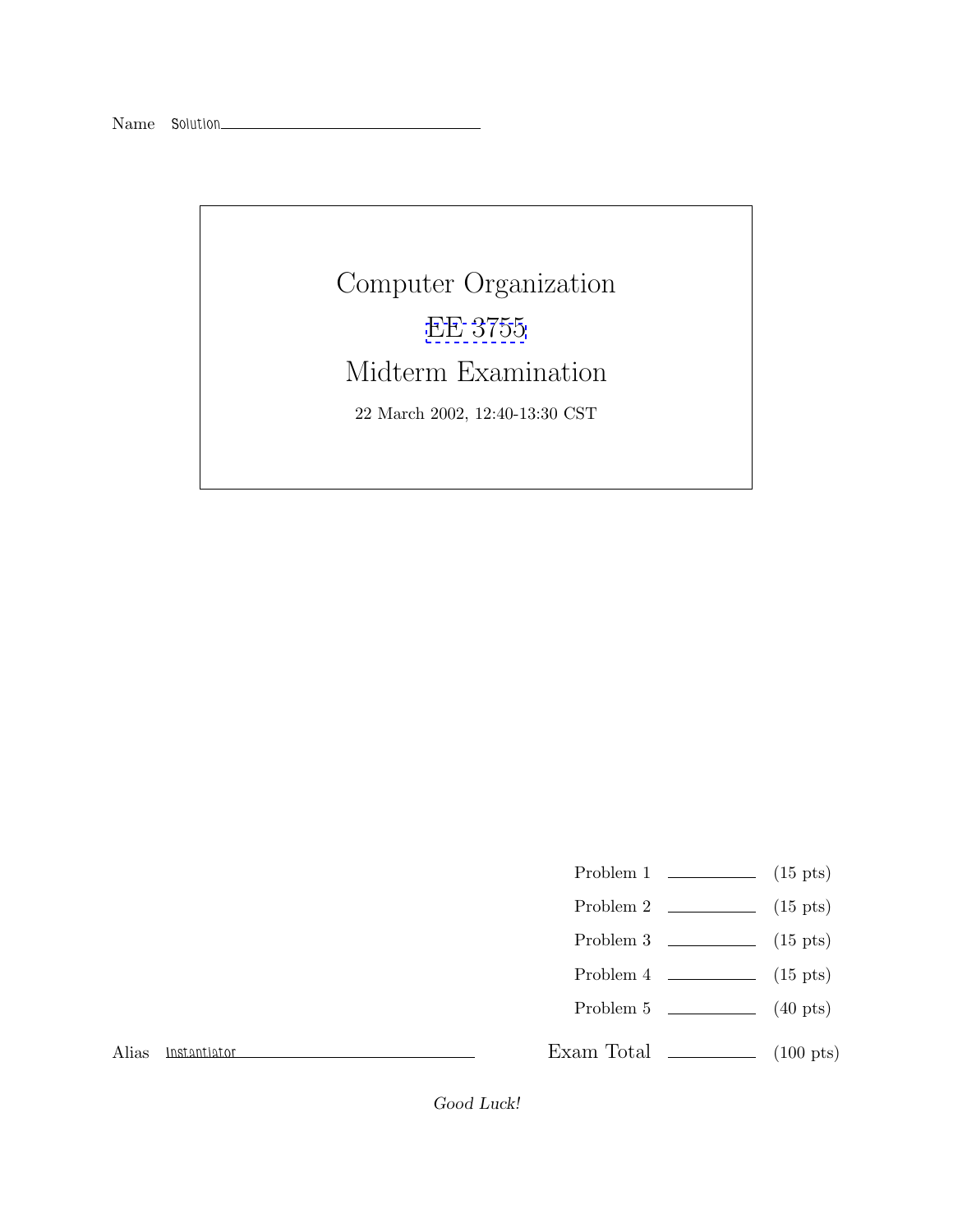Problem 1: The incomplete module below is part of a multi-level carry-lookahead adder similar to the one in Homework 3. Add code for module outputs P and G and for connections ci0, ci1, and ci2. Outputs P and G are propagate and generate signals for higher-level adders and connections ci0, ci1, and ci2 are carry-in values for the lower-level adders.

These signals must be generated by *carry lookahead logic*. Structural or procedural code (or both) can be used. (15 pts)

*Comment on submitted solutions:* P *and* G *signals must not be function of carrys! If they were CLAs would not be fast!! It defeats the whole point!!! Don't forget this!!!!*

```
module adder9(sum,P,G,a,b,cin);
  input [8:0] a, b;
  input cin;
  output [8:0] sum;
  output P, G;
  wire ci0, ci1, ci2; // Added for solution.
  adder3 a0(sum[2:0],p0,g0,a[2:0],b[2:0],ci0);
  adder3 a1(sum[5:3],p1,g1,a[5:3],b[5:3],ci1);
  adder3 a2(sum[8:6],p2,g2,a[8:6],b[8:6],ci2);
  // Code below part of solution.
  assign ci0 = cin;
  assign ci1 = cin & p0 | g0;
  assign ci2 = cin & p0 & p1 | g0 & p1 | g1;
  assign P = p0 & p1 & p2;
  assign G = g0 \& p1 \& p2 \mid g1 \& p2 \mid g2;
```
endmodule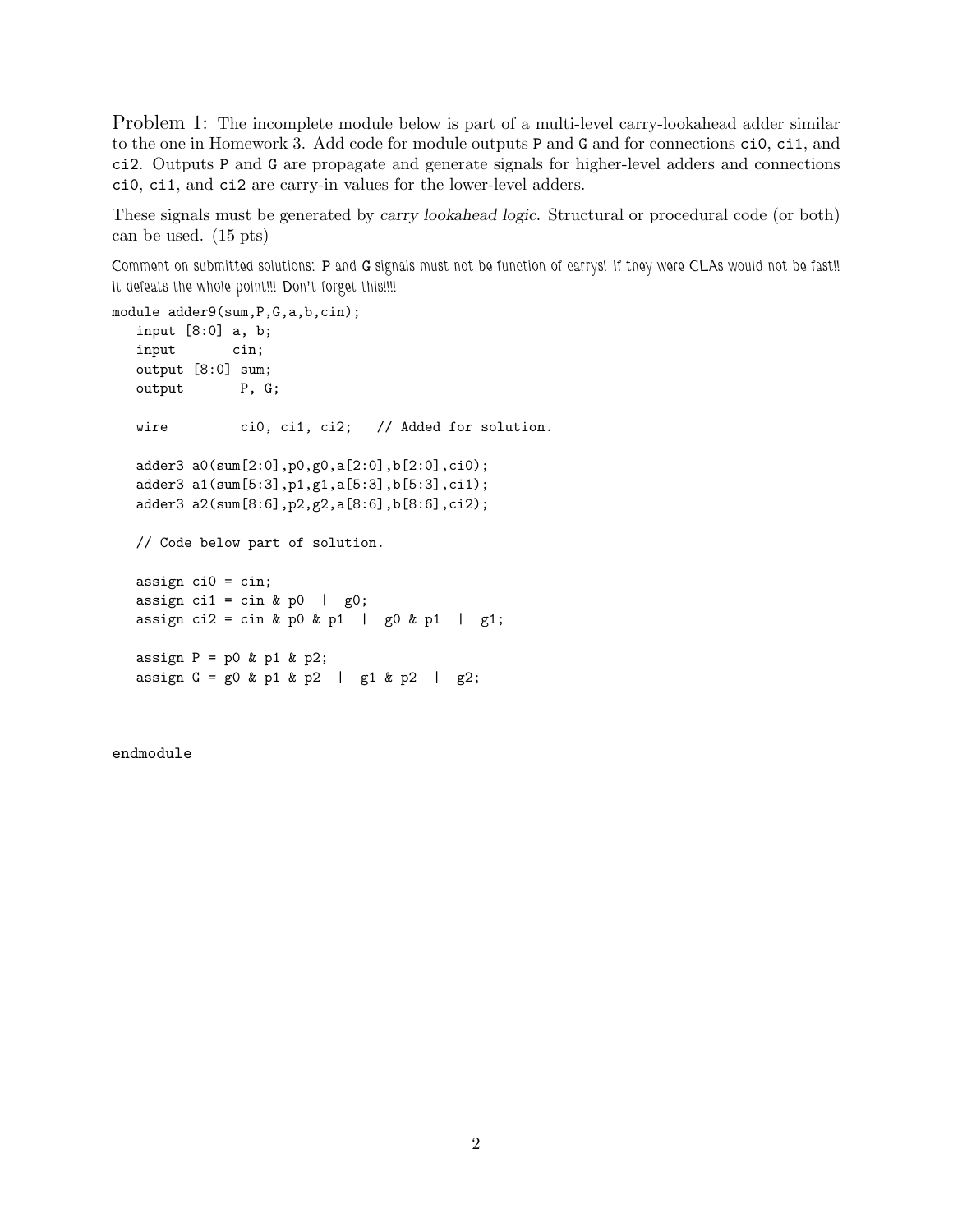Problem 2: Module the\_hard\_way performs a common operation the hard way. (15 pts)

```
module the_hard_way(x,a,b);
  input [3:0] a, b; reg x;
  output x; integer i;
  always @( a or b )
    begin
      x = 0;for(i=0; i<4; i=i+1) x = x | ( a[i] \hat{b} b[i] );
      x = \tilde{x};
    end
```
## endmodule

(*a*) Show the hardware that would be synthesized for this module **without** optimization. Be sure to show module ports and registers, if any.

*Hardware appears below.*



(*b*) Which Verilog operator performs the same function as the module?

*Equality (*==*).*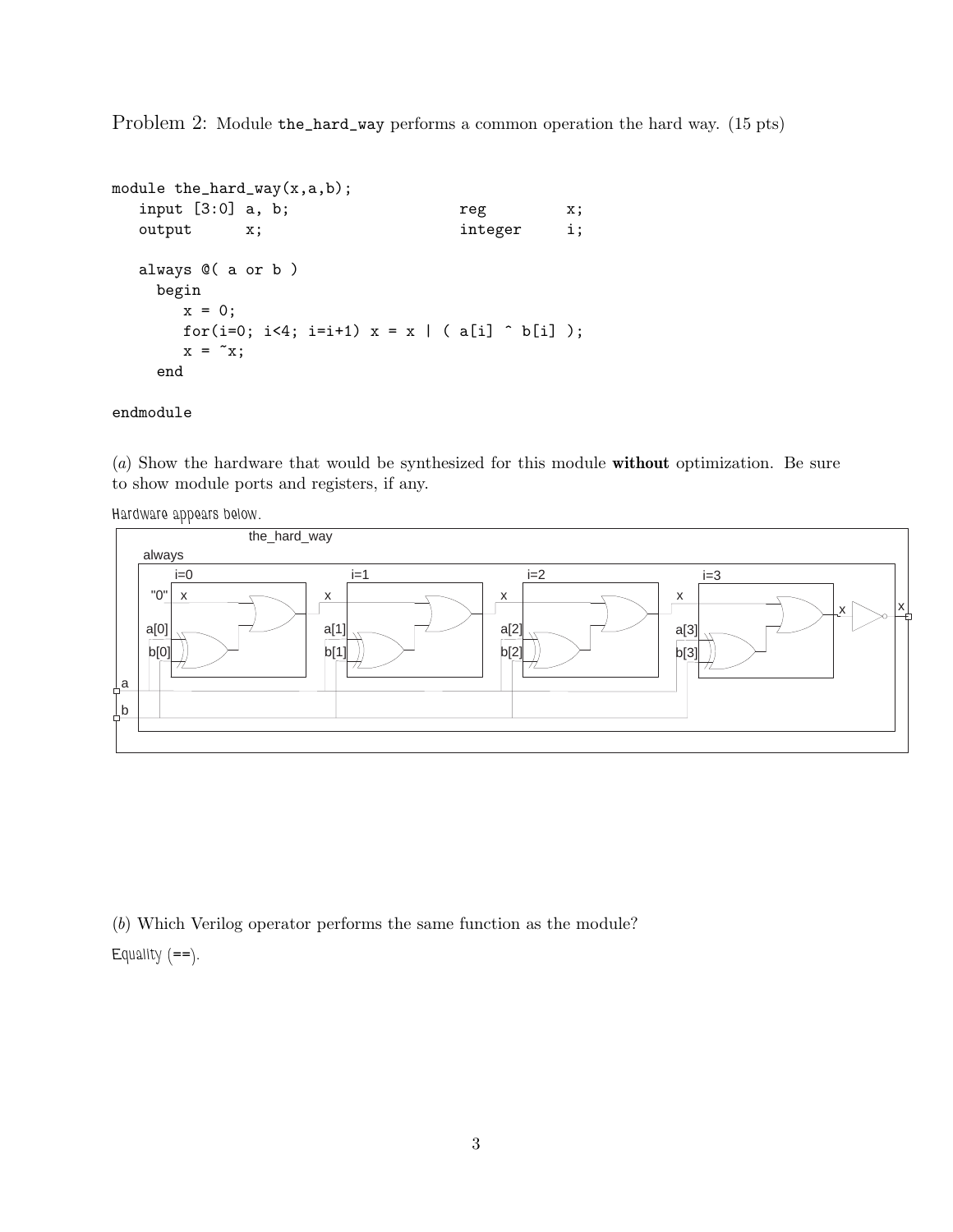Problem 3: Show the hardware that would be synthesized for the module below **without** optimization. Be sure to show the module ports and registers, if any. (15 pts)

```
module \text{stuff}(x,c,s,r,a,b);
  input [7:0] a, b; input [1:0] s;
  input r; output x, c;
  reg [7:0] x, c;
  always @( posedge r ) begin
     case( s )
       0: x = a + b;1: x = a - b;
       2: x = a & b;endcase
    if( a - b < a \& b) x = x + b; else c = 0;
```
 $c = c + 1;$ 

end

## endmodule

*The Verilog is in Form 2 and so edge-triggered registers are synthesized. Note the paths from the register* Q *outputs back in to the combinational logic. The path for* c *is obviously needed, the path for* x *is needed because the* case *statement does not have an item for* s == 3*, and so* x *would retain its previous value.*

*Pay close attention to the hardware for the* if *statement. Some were confused because two different variables could be modified (*x *and* c*) and some ignored the* else *part for* x *and the* if *part for* c*.*



*Two muxen are needed, one for* x and one for c. For x, the else part (input 0 to the mux) is the same value of x *used to compute* x+b*. For* c *the* else *is zero and the* if *part is the previous value (before the clock) of* c*, which is obtained from the* c *register* Q *output.*

*The multiplexor that passes a value for* c*, because one input is always zero, could be replaced by eight and gates (one per bit), but that's a special case. Otherwise: An AND gate is not a multiplexor!! Don't forget this.*

*Please study this solution until you get a strong it-all-makes-sense-now feeling.*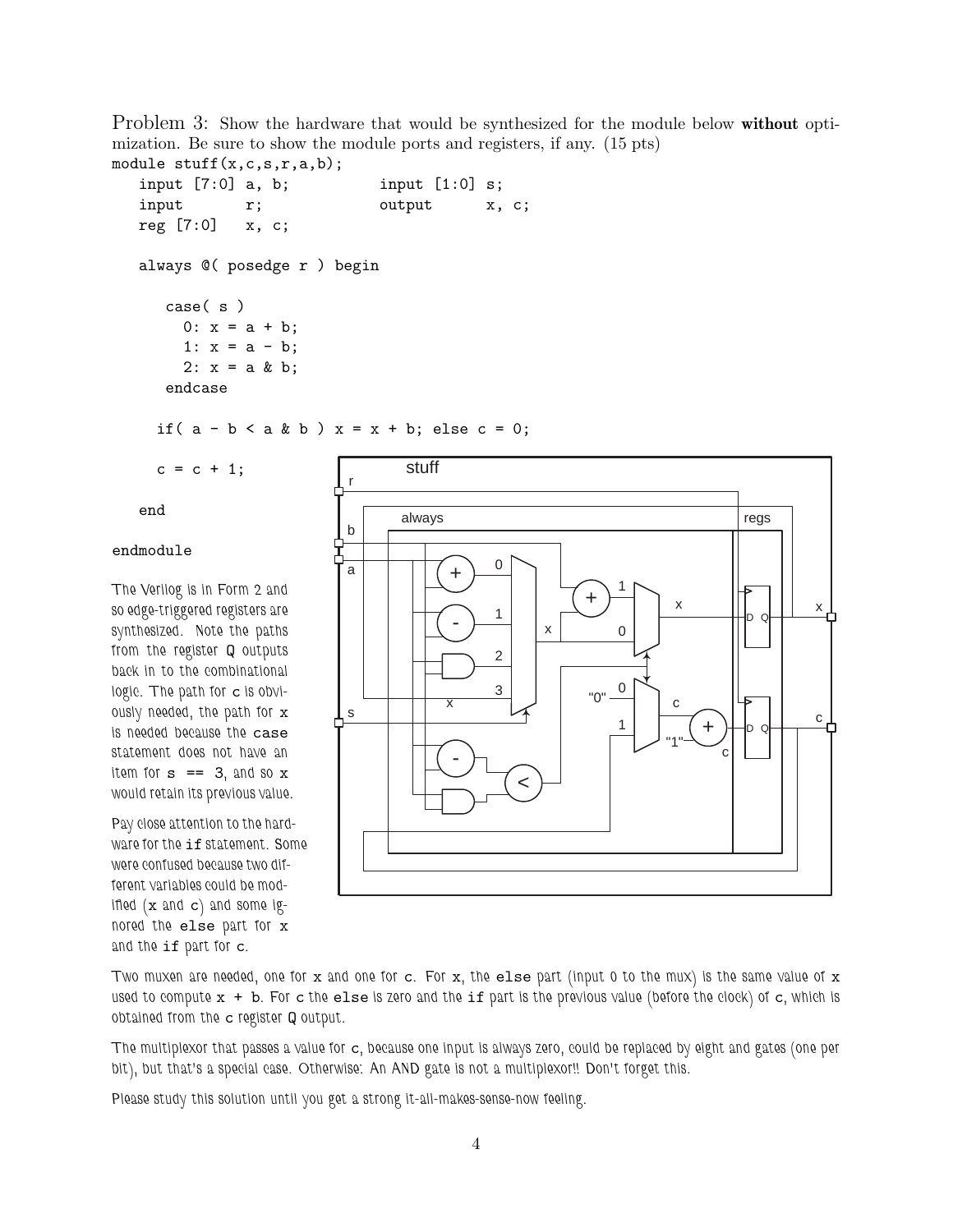Problem 4: The output of the first module below is the sum of two quotients; the values on the inputs and output are integers. Complete the second module so that it performs the same operation as the first one, but produces an output after several clock cycles. The second module should use the instantiated divider. This divider produces an output two clock cycles after its inputs change (it does not use start or ready signals). The second module should be coded so that when n or b changes the x output is set to the correct value within several cycles and the correct value is held until n or b change again. *Hint: A state variable can be a simple counter.*

```
(15 pts)
module qsums_comb(x,n,b);
  input [31:0] n, b;
  output [31:0] x;
  assign x = (n/b) + (n/(b+1));
endmodule
module qsums_seq(x,n,b,clk);
   input [31:0] n, b;
  input clk;
  output [31:0] x; // Output should remain valid if n and b don't change.
  reg [1:0] state; // Added in solution
  reg [31:0] q1; // Added in solution
  wire [31:0] q; // Added in solution
  wire [31:0] d1 = n; \frac{1}{4} Added in solution.
  wire [31:0] d2 = b + state[1]; // Added in solution.
  // Use only one divider.
  div your_divider(q,d1,d2,clk); // q = d1/d2 after 2 cycles.
  // Code below part of solution.
  always @( posedge clk ) begin
     case( state )
      1: q1 = q;3: x = q + q1;
     endcase
     state = state + 1;
  end
endmodule
```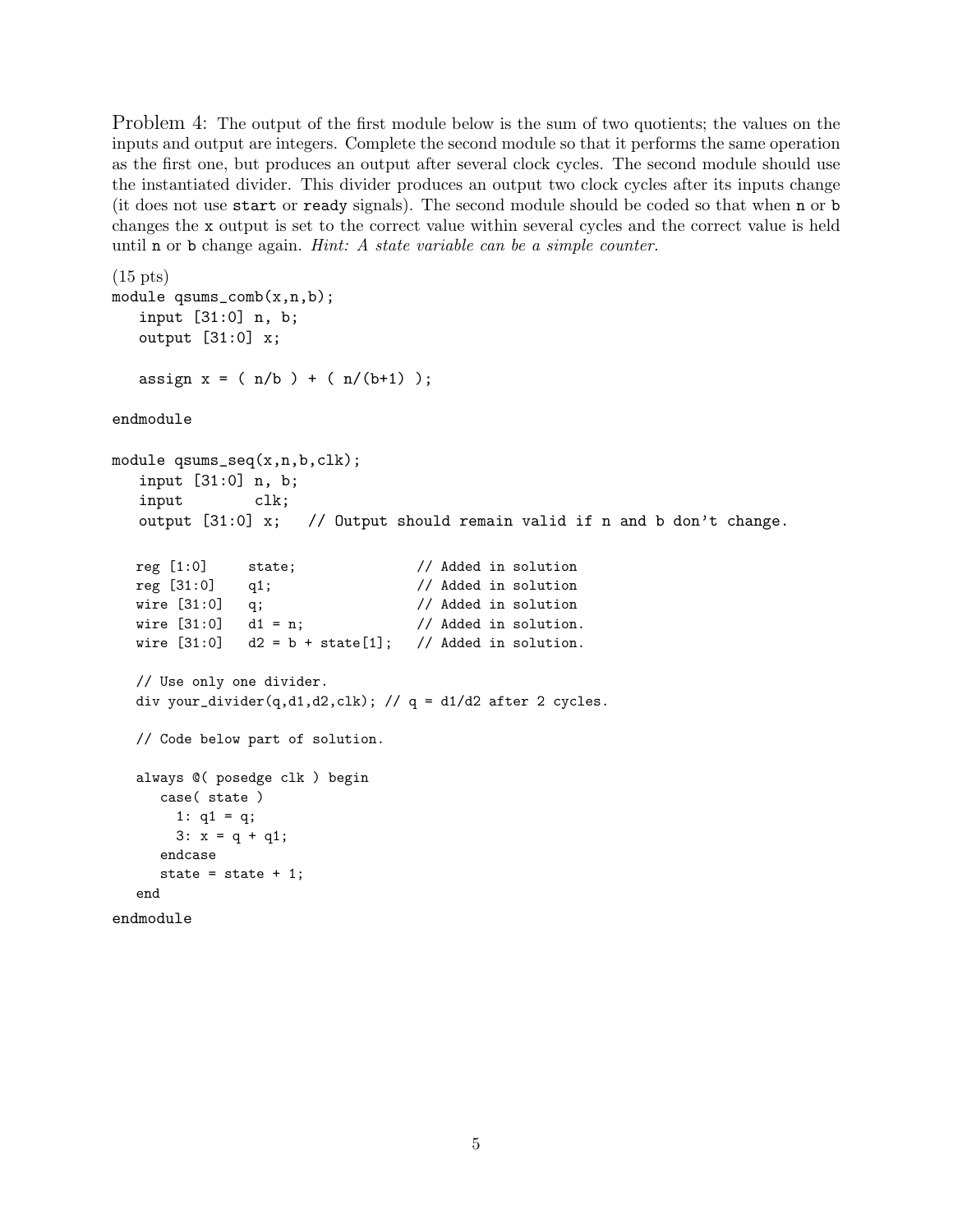Problem 5: Answer each question below.

(*a*) Fill in the values for x below, any radix will do. (8 pts)

```
module misc();
  reg [7:0] x;
  reg [3:0] a, b, c;
  initial begin
    a = 4'h5;x = \{ 2'd1, 2'00, a \}; // x = 8'b01000101a = 4' b1010;b = 4'b0001;x = a & b; // x = 0x = a \& b; // x = 1x = a < b ? a | b : a \hat{b}; // x = 4'b1011
    a = -3; b = 5;
    x = a < b; \frac{1}{x} = 0 (Unsigned comparison)
     c = 0;// Be careful.
    x = a == b == c; // Explain this one: x = 1// -3 == 5 == 0// (-3 == 5 ) == 0// ( 0 ) == 0
                         // 1
```
end

endmodule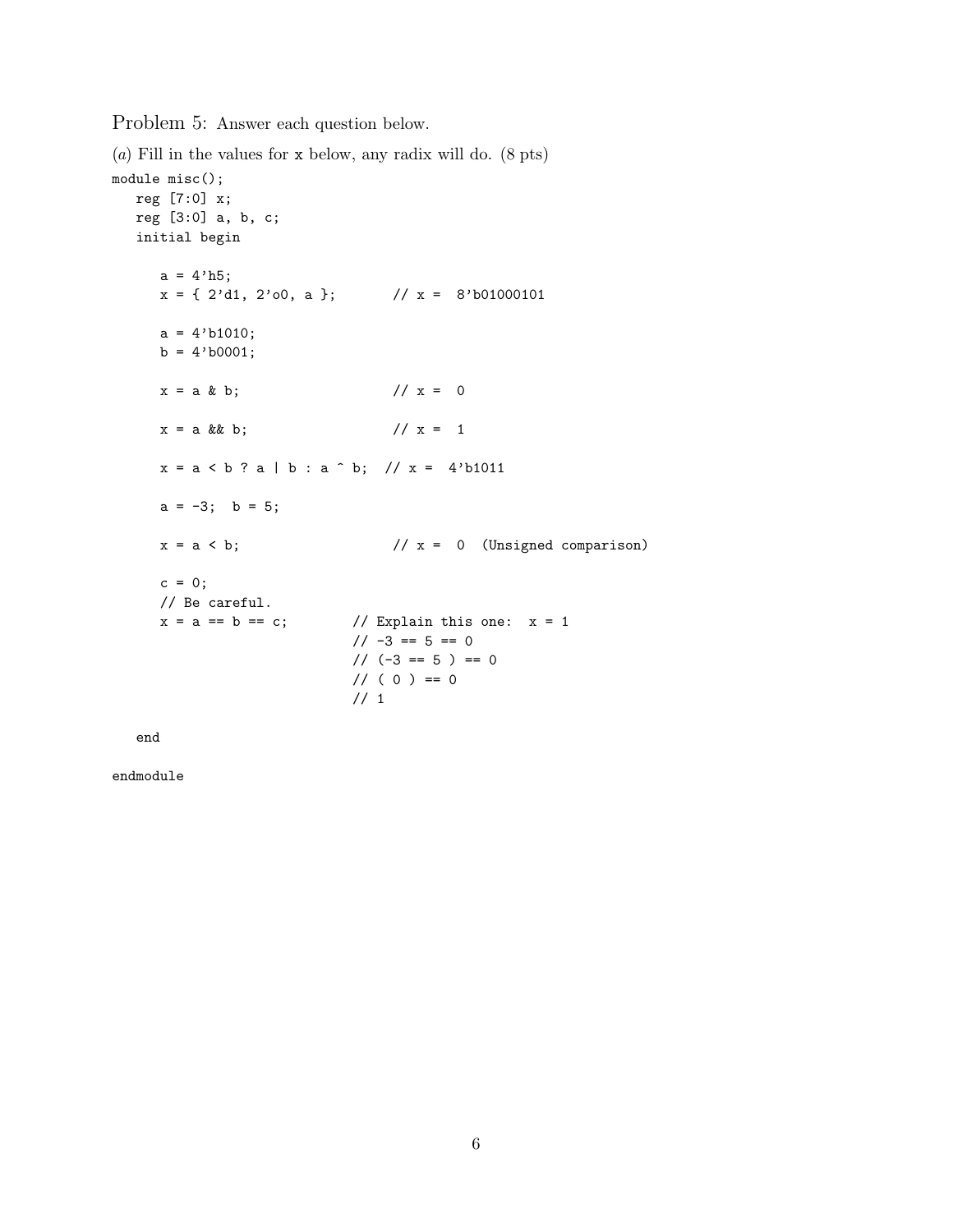(*b*) A single-level (flat) carry lookahead adder can produce a sum in just six gate delays, no matter the size of the numbers being added. Besides cost, why is the delay of six not a good measure of actual delay? (8 pts)

*Because the gates the produce the propagate and generate signals would have a large fan out, and the gates that generate the carry signals would need lots of input. Gates like that would be slower than two-input gates each driving two or three inputs.*

(*c*) Convert 0.75 and 0.375 to normalized binary scientific notation and then add them as floatingpoint hardware would. (The numbers do **not** have to be converted to IEEE 754.)(8 pts) *Solution:*

$$
0.75_{10} = 0.11_2 = 1.1 \times 2^{-1}
$$

$$
0.375_{10} = 0.011_2 = 1.1 \times 2^{-2}
$$

$$
1.1 \times 2^{-1} + 1.1 \times 2^{-2} = 1.1 \times 2^{-1} + 0.11 \times 2^{-1} = 10.01 \times 2^{-1} = 1.001 \times 2^{0}
$$

*.*